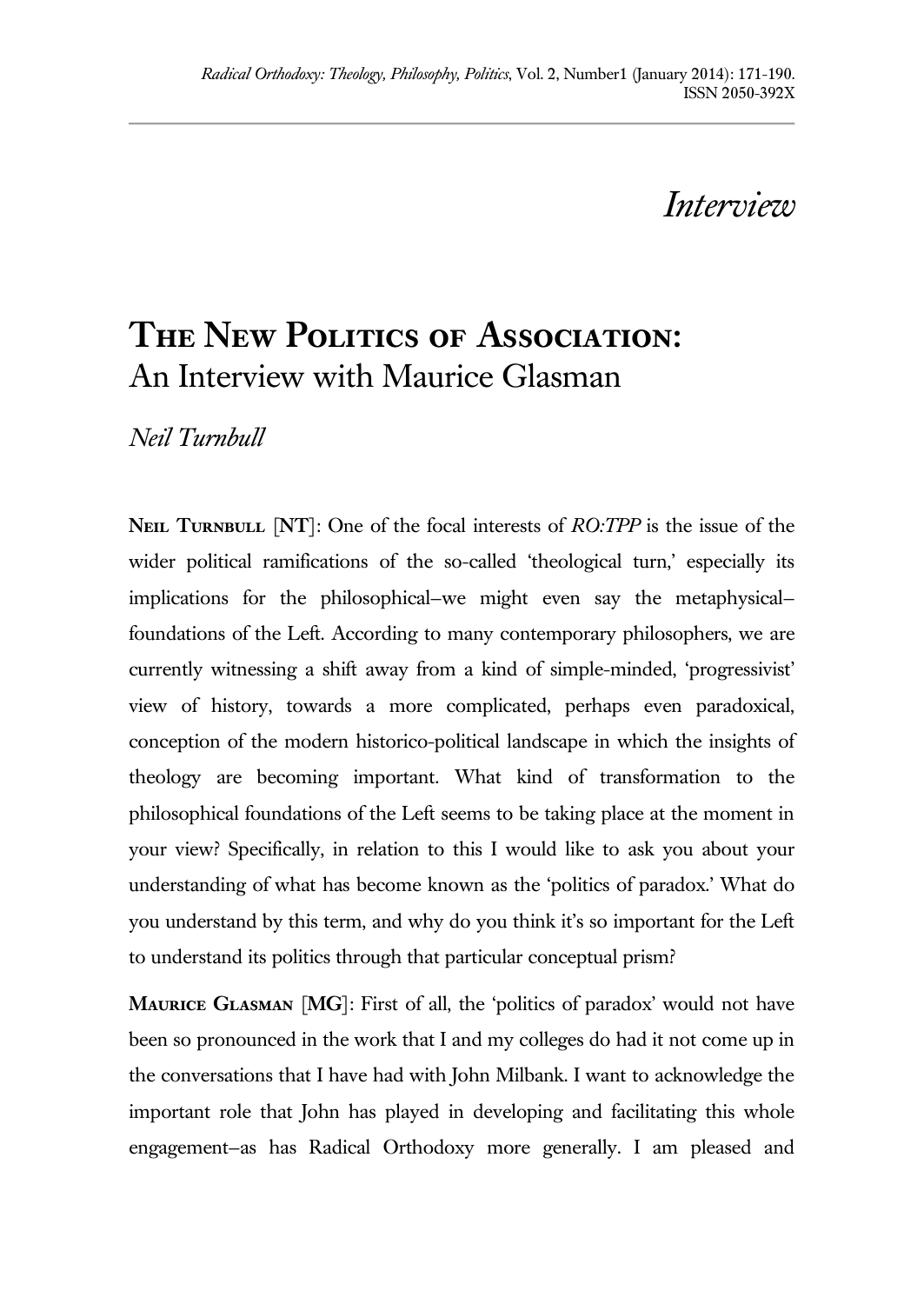honoured to be interviewed by you and I hope that there's a possibility of a genuine, constructive, and long-term engagement in relation to this.

To answer your question, the paradox I am referring to is twofold. The first part is to move away from what I call 'mentalism,' which is the exclusive concern with rational thought in relation to politics-and to understand that real politics always involves clusters of rationally incompatible and seemingly contradictory (yet, politically vibrant) relationships that in fact give political ideology genuine popularity and meaning in everyday life. Those societies with the strongest democracy have the greatest liberty; it is only philosophers who see this as a contradiction.

So what I'm arguing, in relation to the politics of Labour, is that Labour has always been both secular *and* faith-based. It always had a view of the polity whether it should be freedom of association or whether people should have free democracy—as based upon a very strong conception of the Christian life. And in another paradoxical way, Labour is the only political institution in Britain that healed the Reformation. It was an institution through which Catholics and the Low Church could come together in a politics for the common good. Another way of talking about this is that Labour has always been simultaneously patriotic and internationalist. Now, the idea that you narrow it down to one conception or movement is the problem of philosophy—particularly liberal philosophy, which has a legal constitutional conception of politics that is divorced from action, divorced from contestation, and has become increasingly rationalist. So paradox is both a genuinely truthful way of understanding politics and a much deeper way of understanding normal politics than conventional ideological formulations would allow; it also allows for a genuine renewal, I think, of Labour politics that is much truer to its traditions and enables much more unusual ideological formulations to take place. Above all, it is the paradox of the ancient and the modern. So if I say, paradoxically, that a modern politics has to be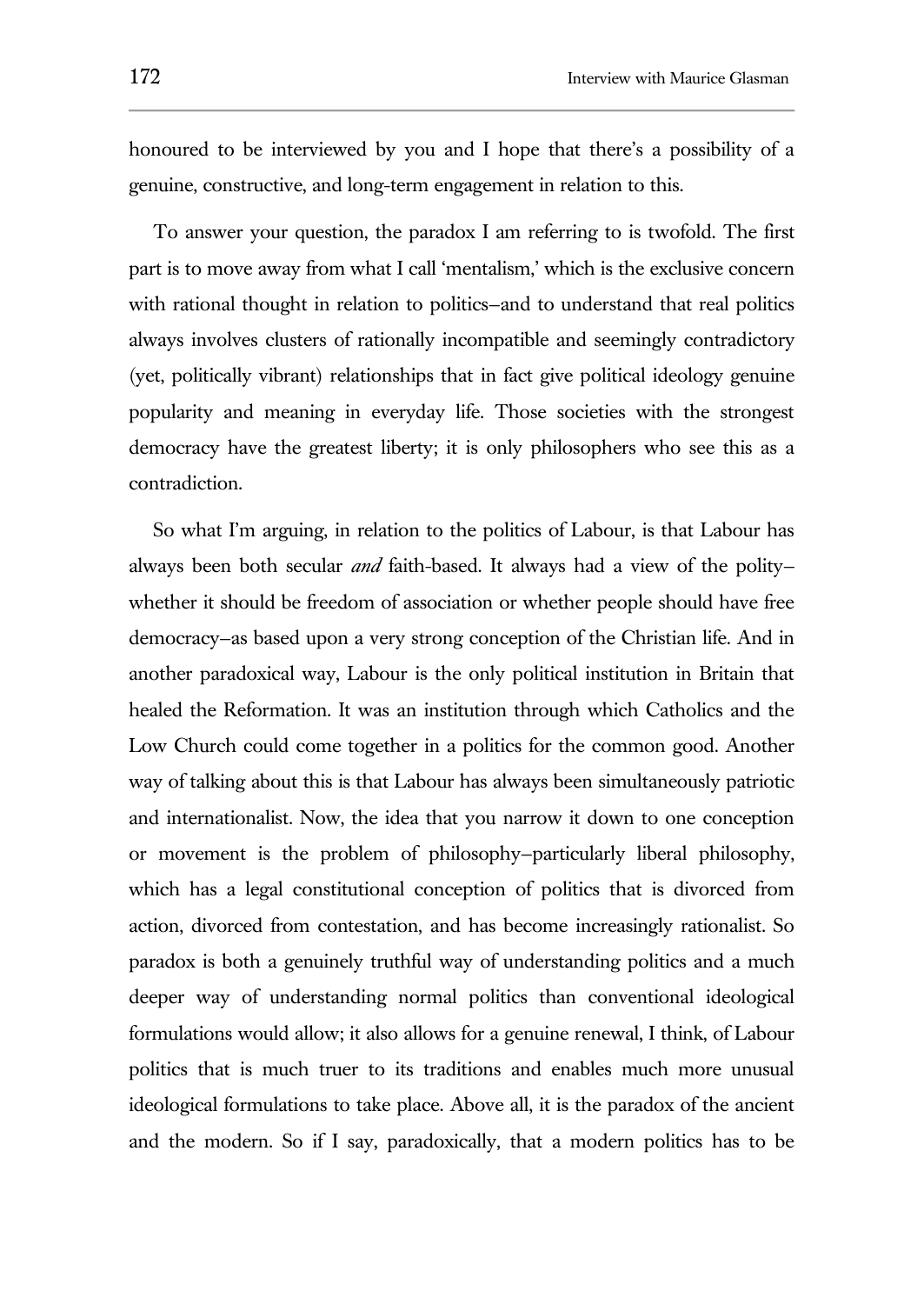rooted in ancient values, only a paradoxical formulation could comprehend what that means. We are sitting here in parliament, the idea that the Lib-Dems and the Conservatives have put forward for P.R. for the House of Lords; well it's just a desecration really. But a paradoxical politics would see the need for a democratic renewal alongside ideas of vocation and faith.

So paradox is absolutely vital. This is not about principles or even values; it's about tradition, it's about a general orientation, it's about resistance to the domination of capital, fundamentally, and also resistance to the domination of the rationalist state. So it's trying to conceptualise the social in a political way and therefore 'the paradoxical 'is absolutely essential for actual sure action because it enables you to bring together people for common good without requiring ideological tests. Paradox is a neglected understanding within the discipline that is rebuked by any rational reductive analysis of what politics is. Simultaneously it's a way of being always open to other people and not excluding them because you have a difference of view in trying to rework positions. It is to encompass disagreement and energy.

**NT:** Is this a peculiarly British idea? Or is it a political universal?

**MG:** Hmm, that's a difficult question. Well you know, if you look at France sadly they declared war on paradox a long time ago, maybe during the French revolution, and it's been pretty much downhill ever since. I do not share John's affection for Foucault, for I see his problematic as deeply rooted in a very rationalist and kind of morally pure philosophy. You know, there's 'big problems' with that. French philosophy, in its more contemporary manifestations, has had some paradoxical moves but on the whole, you know, French thought is rationalist. I think Germany became fearful of paradox because there it has combined some very ugly political matters. Thus Germany became very sceptical of paradox for obvious reasons, good reasons, because it became associated with an authoritarian irrationalism. Now obviously I put paradox in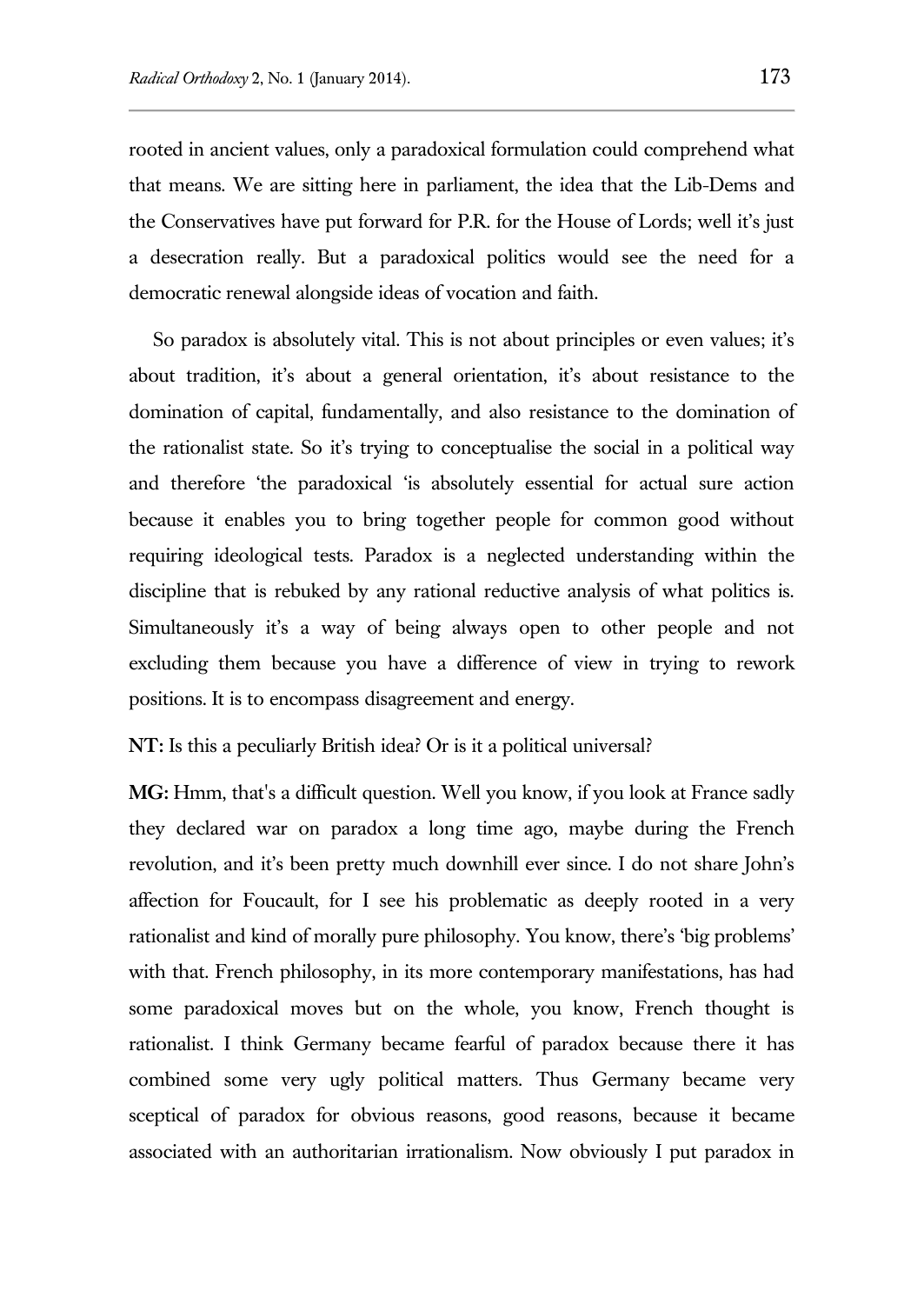opposition to rationality, to reason. However, I believe in a *reasonable* politics that can understand opposing views and how they could be meaningfully held in a kind of civility. So, Germany hasn't been very paradoxical for a long time; America as an optimistic rationalist liberal progressive country is constitutionally anti-paradoxical—that's not to say that the music isn't fabulously so; I love jazz, which you know is obviously a fusion of folk and high art, and all of that. So I do think there's a peculiar link between the English political tradition and paradox, as represented in our institutions and in our common law and in the fact that we as a nation developed this common language and in the fact that parliament was always simultaneously democratic and hierarchical. We're kind of used to this stuff. I think the Italians are too.

**NT:** This may strike some as though you may be articulating something of an anti-philosophical position—as for most western philosophers paradox is just an irresolvable contradiction and intellectually an absurdity. But at the same time there seems to be an aspect to your work that's about recovering the Aristotelian dimensions of politics in a shift away from Hegelianism. Do you think you could say a little bit more about that? And why you think Aristotle is so important?

**MG:** I don't want to get into an outright objection to Hegel. There's some really genuinely interesting work being done there. Or a rejection of philosophy. But there is a polemic here against a certain form of rationalist abstract philosophy that has become really strong in the analytical tradition in Britain and the United States—most particularly in political philosophy, which I think has become a part of constitutional law and offers little more than an idea of what are the acceptable limits of politics. You could spend a lifetime trying to smuggle stronger synthetic notions of the good into their thin analytical framework—and you know Rawls said that "'the right' draws the line but that 'the good' makes the point." I don't think that anybody has been making 'the point' for a very long time, so this mode of philosophy feels kind of pointless to me. In that sense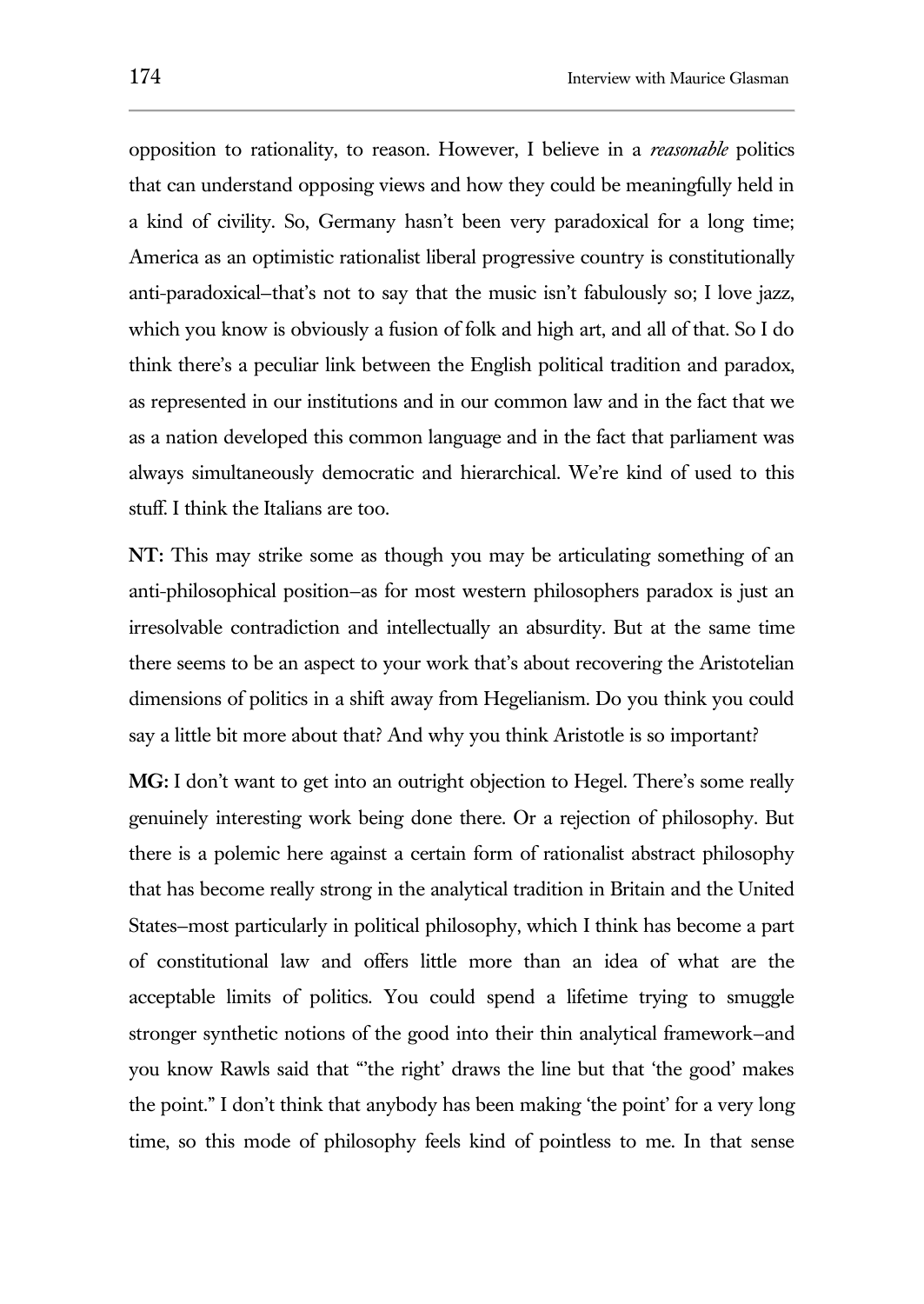there's a very strong polemic against abstraction and against a certain way of doing philosophy, but that is not to be confused with an anti-philosophical position and neither is it to be confused with a relativist, postmodern, arbitrary however playful—position which ignores the truth that exists in the world, the realities of power, the realities of humiliation, exploitation and oppression—which I hold to be real relational things. I would go further and say that contemporary philosophy has no conception of sin; what you get is that the most objectionable thing about political philosophy at the moment is the general conclusion 'wouldn't it be great if everybody was like us'—which is why they can't they look at the world and their own power within it. So there's an arrogance in contemporary philosophy that I don't like.

Also there's the path of reason against rationality which is another part of this story—that things are true! But truth is not exclusively about facts; it's about plausible stories that are rooted in reality. So the Aristotelian route is very important—there's a bit of a disagreement here between me and John on Plato. I think that the historical reality of the Platonic legacy has been in a kind of abstract, arbitrary removal from the world, 'the cave,' and a starting point from outside lived experience and ethical learning. So I root myself very strongly in Aristotle. Alistair MacIntyre is a very important philosopher for me inasmuch as he incorporated Aquinas into the Aristotelian tradition—which I think was very important in several ways, particularly in minimising Aristotle's absolute love of power—which I think is a very big problem. Aquinas' conception of Christianity has manifested itself in the enormously important role that Catholic Social Thought plays in my thought and in Blue Labour generally. But most of all because it's based on reasonable assumptions about the nature of the person; the person flourishes only in strong intermediate institutions that are based on certain forms of ethics and vocation. Also drawn from Aristotle is a certain conservatism of dispositions as regard status and the limits of markets. So my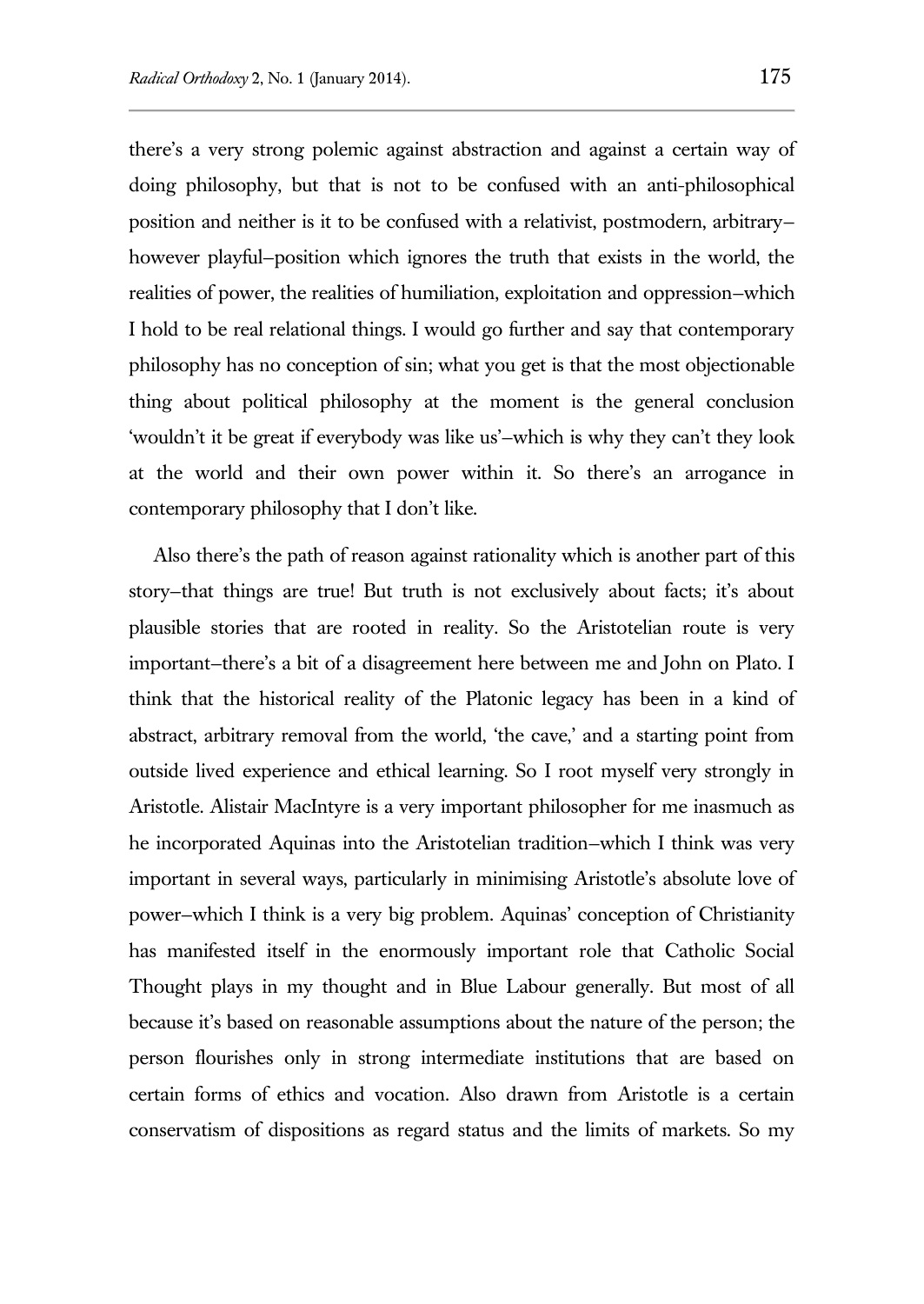position is not anti-philosophical at all *if* philosophy is viewed as a tradition of trying to make reasonable statements about the world that we're in and how we should live.

**NT:** That takes me onto the question of the significance of Christianity in your thinking. As you know, in the  $20<sup>th</sup>$  century Christianity, if you look at its overall political trajectory, sided with the Right against the Left—sometimes for good reasons, because of what the Left was trying to do. Do you think that times have changed now? Is a re-alignment of the Left with orthodox Christian institutions is possible today?

**MG:** Oh certainly. That's fundamental. I've written about this, on the reconciliation of citizenship and faith (particularly concerned with the church). You mention for 'good reasons.' Obviously the Christian objection to the Left was that it was based on a soulless modernism that worshipped technology and power and that despised traditional institutions of love and solidarity. I think that when we look now, the Christian critique of Marxism was more or less right. There was terrible sin, wickedness, and evil committed by the Soviet Union that should never be forgotten. The abandoning of the dead in Siberia—I try to think of it every day. When I'm involved with polemics with the Left I urge them not to step back from this just because they improved literacy and built a lot of bridges—that doesn't really make up for it. There was also a trace of that in Fabianism—there was a certain form of eugenics, a certain form of sort of scientific know-all authoritarianism and I think that affects the Left right across the board. There was also a certain belief in a very facile conception of scientific—and social scientific—superiority; if you know the way that history's going then that gives you the right to rule over people and be very cruel. So I just want to honour the Christian and particularly the Catholic critique and recognise its importance. But then there was a terrible thing in the Christian support of fascism. That was also wicked. In terms of the Lutheran Church in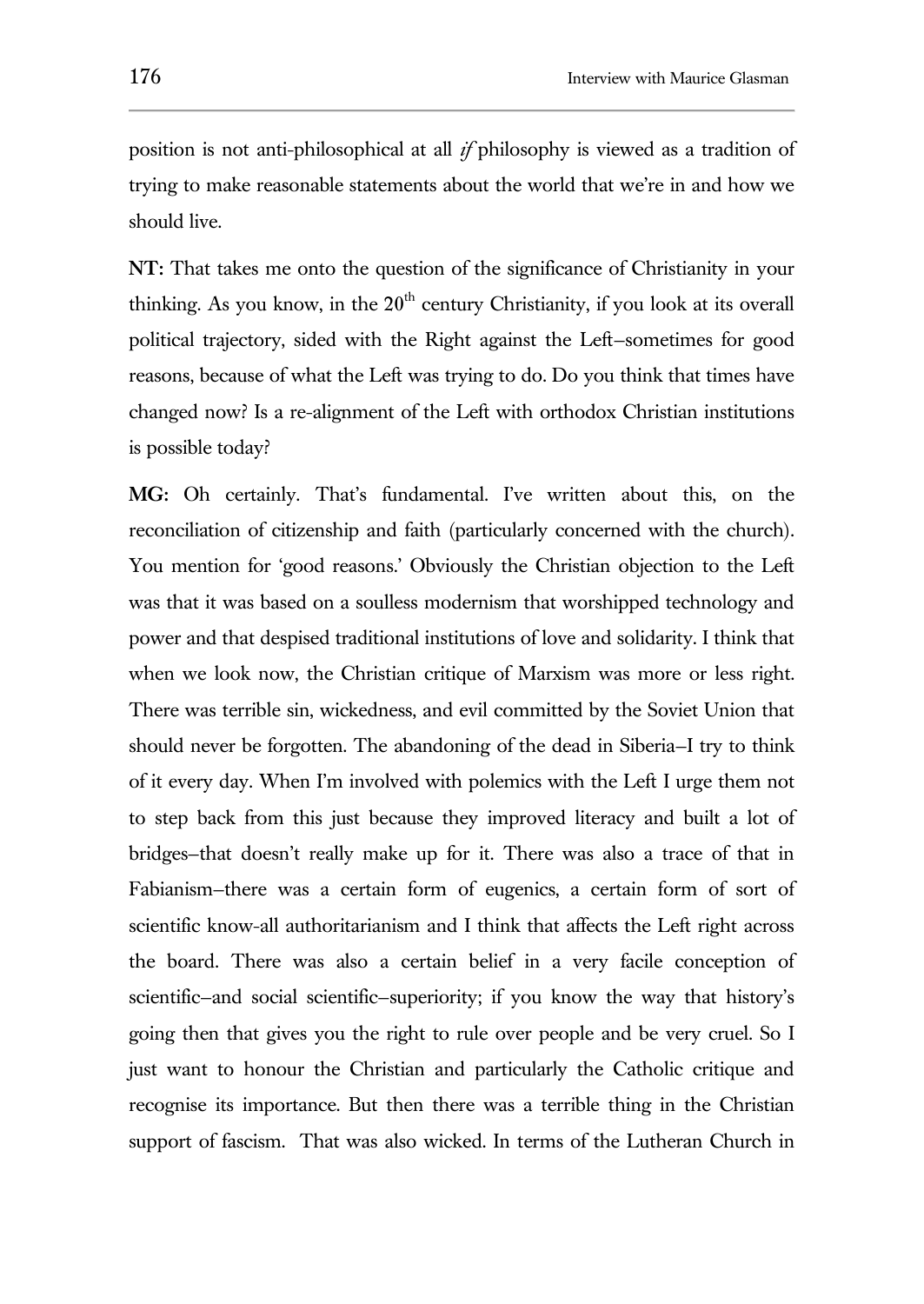Germany there was its absolutely despicable relationship with Nazism and its support for the rich and the privileged. Also, although I feel the Catholic critique was fundamentally right, Catholic politics has been fundamentally wrong—well there you go, there's another paradoxical position for you! However, Christianity has a tradition and a conception of the person that is capable of love, capable of loyalty, of faithfulness and responding to kindness. The whole idea of loving institutions and loving relationships is rooted in the fundamentally Christian conception of the person; it holds that the person is capable of good and bad, is capable of wickedness and grace, and that these things are true. This is a very real, true conception of the person; it is one that maintains life isn't just individual martyrdom because to flourish a person needs an institutional arrangement that facilitates the good, and this must take place in a world constituted by power and by sin. The church has great things to say about the essentially social, creative, loving nature of the person in a world of sin. This is the foundation point for the Labour tradition. I've said many times, and it's important, that the most important person in the history of the Labour movement is Jesus. That's not a religious statement, that's a historical statement. If you look at the Labour movement, the idea that you defy the power of the market and the power of the state through the sheer power of association with others in pursuit of the good is a fundamentally Christian idea. You know Jesus had the apostles; he was the son of a carpenter. So the figure of Jesus actually was massively inspirational for the labour movement in Wales, in Scotland and in England. In the North it was overwhelmingly a Catholic Jesus, in the South it was overwhelmingly a freeborn English Jesus. But the key idea here is that through association with others you are not defined by the existing definition of power. Now that is a huge element of the Christian tradition of social action and something that the Left should actually have massive respect for.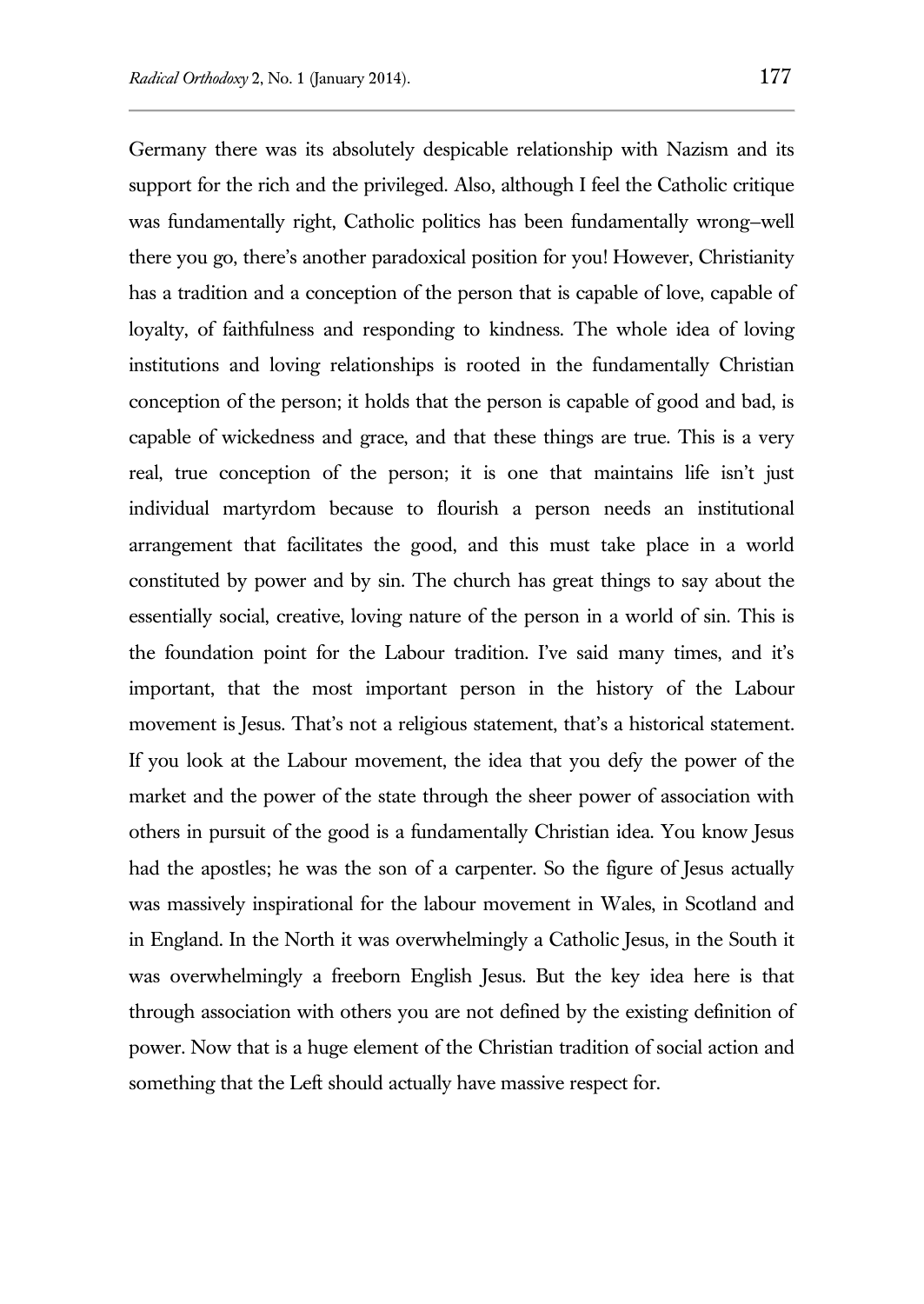**NT:** How do you deal with the question of the relationship between politics and modernity? One of defining orientations of the Left has been an embracing of the modern in order to find a way of dealing with its diremptions, its existential fractures and so on. Historically, the Left has advocated ways of living with these things in ways that are 'progressive'—'forward moving' in historical terms. A lot of people on the liberal left have complained that you are anti-modernity engaging in a reactionary politics of nostalgia; a backward-looking kind of politics that doesn't really embrace the modern but effectively flees it. How would you respond to that particular charge?

**MG:** Okay, nostalgia is another form of wickedness because it sentimentalizes the past. But nostalgia's twin is modernism, a modernism which believes that we do not have a history and that we do not emerge from relationships and traditions of thought. This is a modernism that despises the continuity of things through time and believes that you're constantly in a revolutionary moment of beginning again. And this is where the paradox lies. In order to have a genuinely relevant modernism you have to have an appreciation of the ancient institutions that shape that. What is the most successful economy in Europe? It is the German economy. It has the most high-end, value-added, productive sector, and when you look at the German economy one of the key institutions is a genuine vocational economy. There market regulation is actually restricted by guild membership; belonging to particular parts is an absolutely central aspect of the apprenticeship/journeyman/master model. These are the ancient medieval institutions described, for example, by the Labour leadership in 1995 to 97 as 'Jurassic,' and that were bound to be swept away. It was called the 'German problem.' It was Christian Social Democrats who devised the basis for this in the post war consensus. This was actually a medieval corporative model where labour and capital were represented on the boards of companies. For the Left this was class betrayal. For the right this was an unbelievable obstruction to the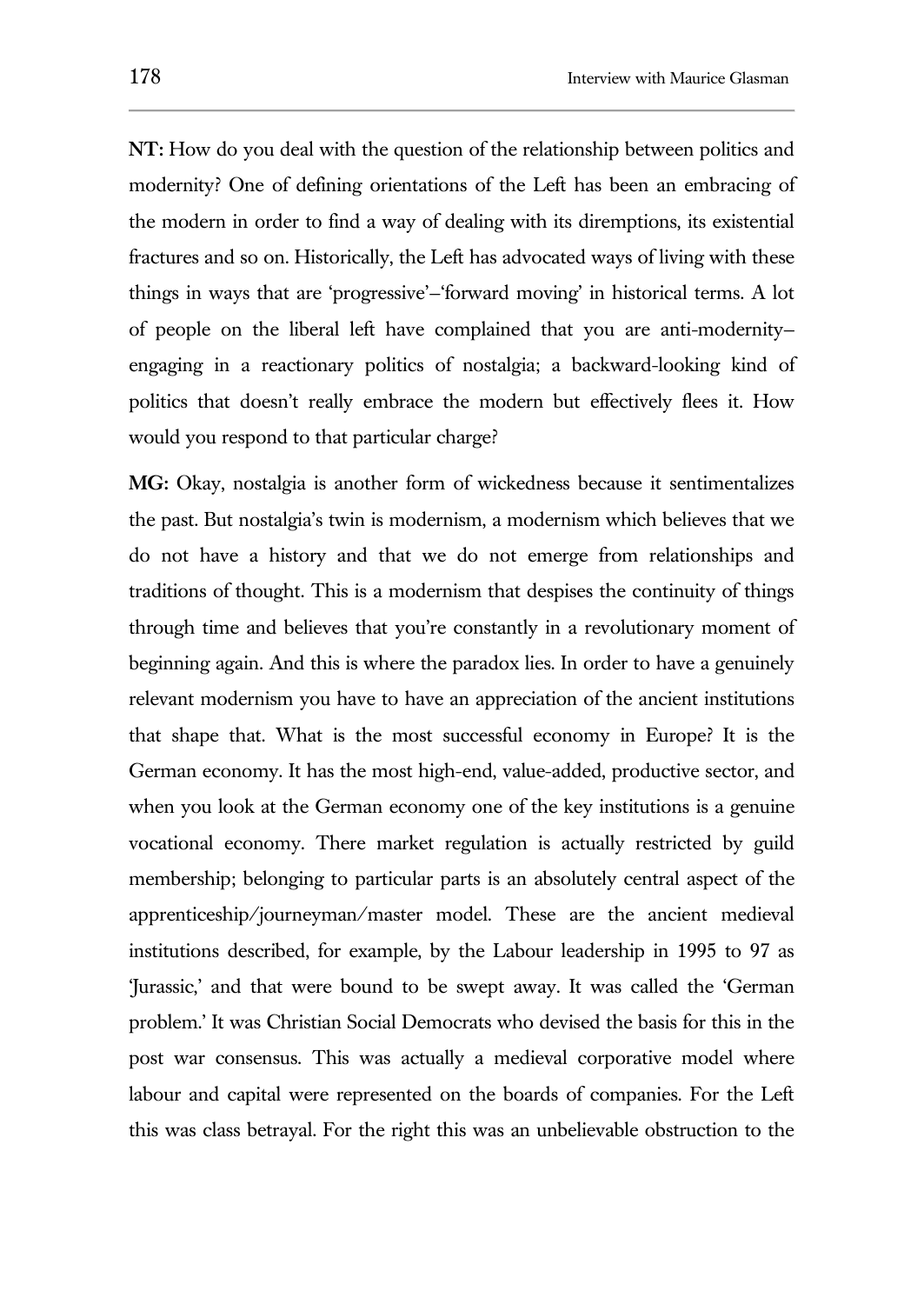free movement of capital on labour and management's right to manage (you can remember this language very well from the Miners' Strike). So in Germany, there is a very strong vocational element, a very strong balance of interests in corporate governance element and also regional banks, which you're not allowed to lend outside the region or the county that you're in. Yet this has produced the most successful and sustainable form of modern capitalism.

So the reaction of all forms of revolutionary modernists, whether they be economic liberals or whether they be modernist art critics—of which we know many—is a despising of tradition and the reasonable nature of tradition, and a rejection of the very reasonable statement that the future is going to be built on a reassembly of the inheritance of the past (and it's not going to be delayed, writing on a tabula rasa). The first response to forms of revolutionary modernism is to show their contempt for the beliefs of ordinary people. And that's exactly where I'd like to be, showing a love of and reverence for meaning. We need to recognise that modernity is constituted by working with what we constantly inherit, not a revolutionary dramatic idea of originality as something absolutely new but a combination of previously disconnected forces.

**NT:** Since the 1970s a lot of the intellectual innovation on the left has come from what you might call 'theory'—with a capital T, what we might dignify with the term 'the Theoretical.' A lot of this had its roots in the work of Althusser but from him you get Foucault and the whole postmodern turn and, of course, the recent proliferation of many, many different social, political, and cultural theories. I think this engendered the *Marxism Today* moment in the 1980s and 1990s, which was very influential in informing a lot of the cultural politics of the New Labour era. What do you think about that particular moment? You seem to be saying that the Left should draw its inspiration from history and not from theory. How would you respond to those who try to make the case for it being the other way round?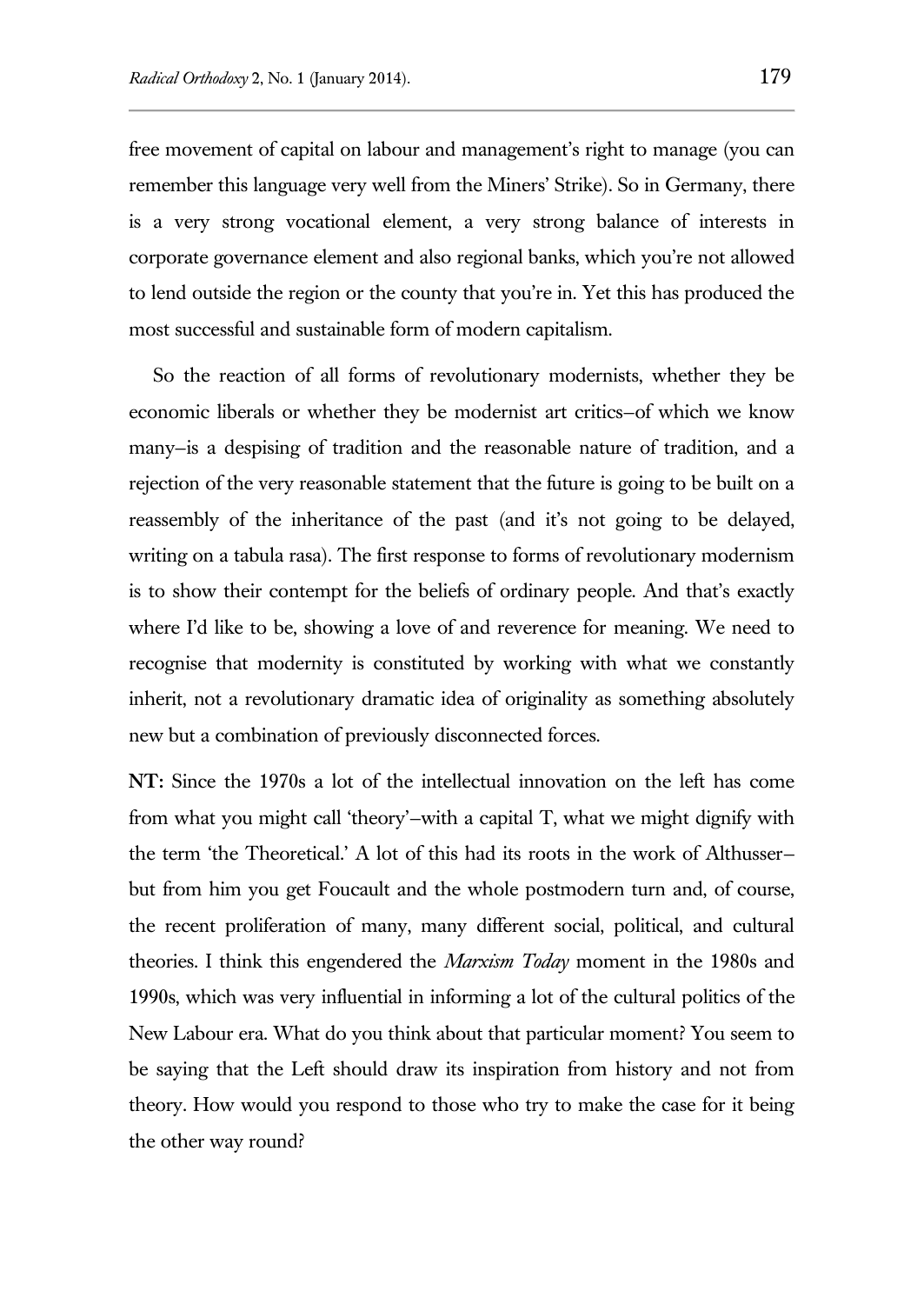**MG:** Do I believe that theory or philosophy on its own holds the answers? No. There's got to be a relational approach to disciplines. For me, much of this moment was the return of an egotistical romanticism where great thinkers believed that they were going to reconceptualise the world. I think that the judgement on that that will be pretty low grade on the whole. There were obvious contradictions and problems in Althusser. Specifically, what was his epistemological position and how could he have an understanding the whole? The Frankfurt school, which ended up in a sort of Kantian/Habermasian position, was always a form of cultural criticism rather than real political engagement. I don't know if the lifeworld is really going to yield too much, because the world is always constituted by power and you've got to find strategies of resistance. You can do this by the rehabilitation of Aristotle via Macintyre. Polanyi is also an enormously important thinker for me because he has a conception of capitalist commodification—which is a crucial theoretical insight (lacking, by the way, in the vast majority of the people which you were referring to). He recognised that capitalism operates as a system of power that tries to turn human beings into commodities. Democracy and Christianity are the two fundamental ways in which human society has resisted that move. Now that's a historical position and a theoretical position and an orientation towards practice. So theory is a friend, a partner, and a guide—at best an orientation of people in the world who wish to act in fellowship with others in order to make the world a better place. It's not about totality. The whole yearning, "if you can't have totality then what you have is postmodernism," this is what I call the idiot dialect: if you can't have it all you've got nothing. This is no way to make a marriage work.

**NT:** I would like shift the discussion a little now and ask you to talk a little bit about your ideas on economics, especially its relation to the idea of the 'good society.' This question emerges with a vengeance after 2007/2008. Given the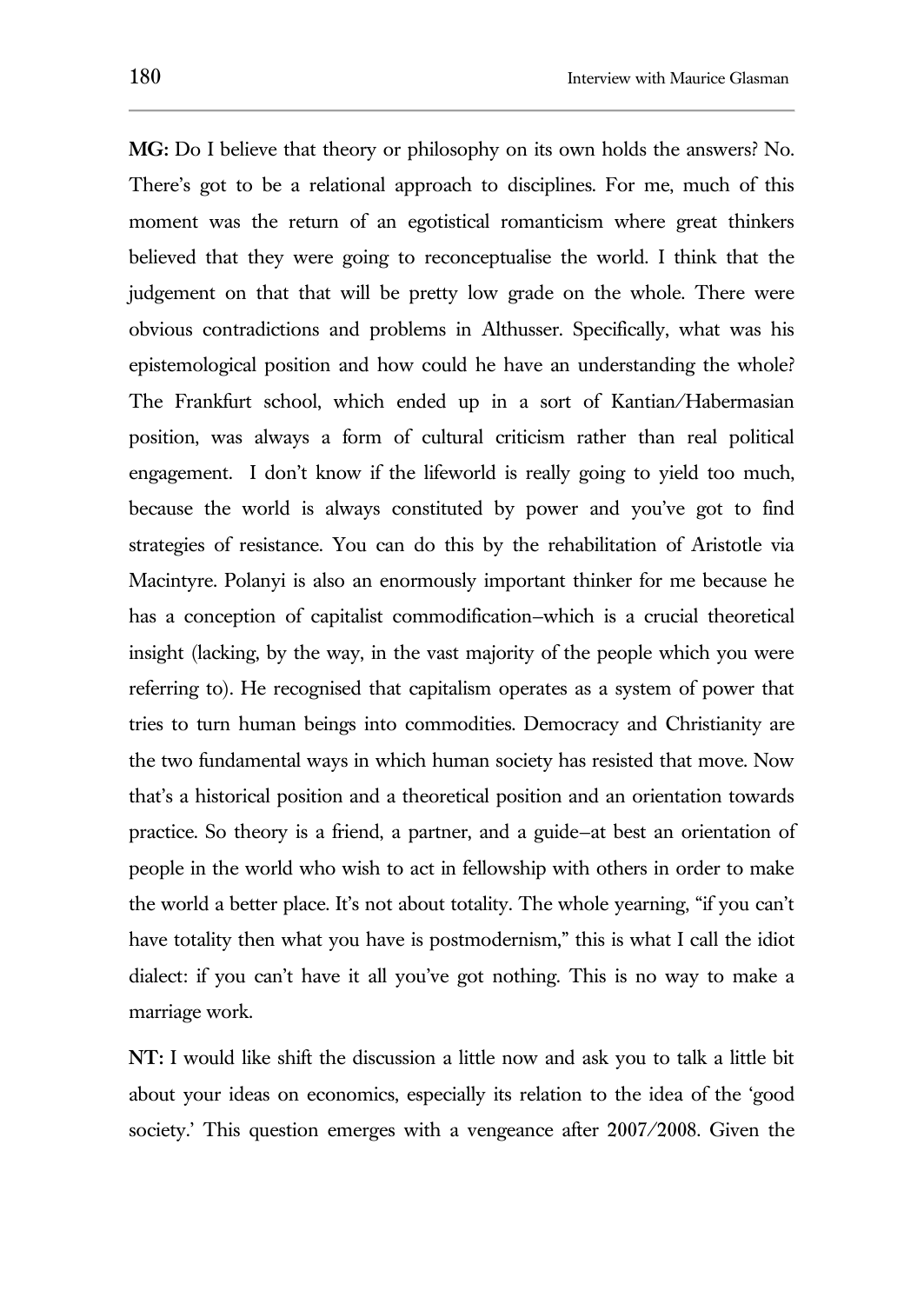likely sluggishness—at best—of the economy in the medium term, how do you think that the politics of Blue Labour translates into a model of economic growth or even a model of economic dynamism that might deal with this particular situation and is compatible with the idea of the good society?

**MG:** Just to say that the whole world begins in the economy. It's not that politics is secondary; politics is fundamental and very important. But it's based on a fundamental theoretical orientation that says that the economy is not something entirely separate from politics. This returns to what I was just saying about commodification—that a capitalist political economy is a threat to human existence because it wishes to turn human beings into commodities, both in terms of consumption and in terms of their role in the productive process. To separate politics from the economy is a mistake, a mistake about production and a mistake about consumption, too. It's a mistake about production because knowledge, skill, innovation, and growth are built on association. The first thing to say here is that the Blue Labour position is first and foremost a political economy. The politics flows from Aristotle, but so does its political economy. It's Aristotle with a big twist of Macintyre thrown in, but it's also Aristotle with a big twist of Polanyi thrown in. Also, there is a very strong respect for Hayek in this position, in that there was this socialist calculation debate in the 1920s; here you had socialists arguing essentially that if you develop a big enough computer you could put in all the data and you could predict what peoples wants and needs would be. You could plan the economy on that basis. Hayek said well, hang on, this is a mistake about prices and the discovery process given by prices and our legal order. I'm a member of that dissident left-wing tradition that thinks that Hayek won that debate and that millions of different decentralised decisions made by people on local knowledge and tacit knowledge are absolutely incapable of being modelled, are incalculable. This is part of the critique of the state in relation to the sole resistor to the market order.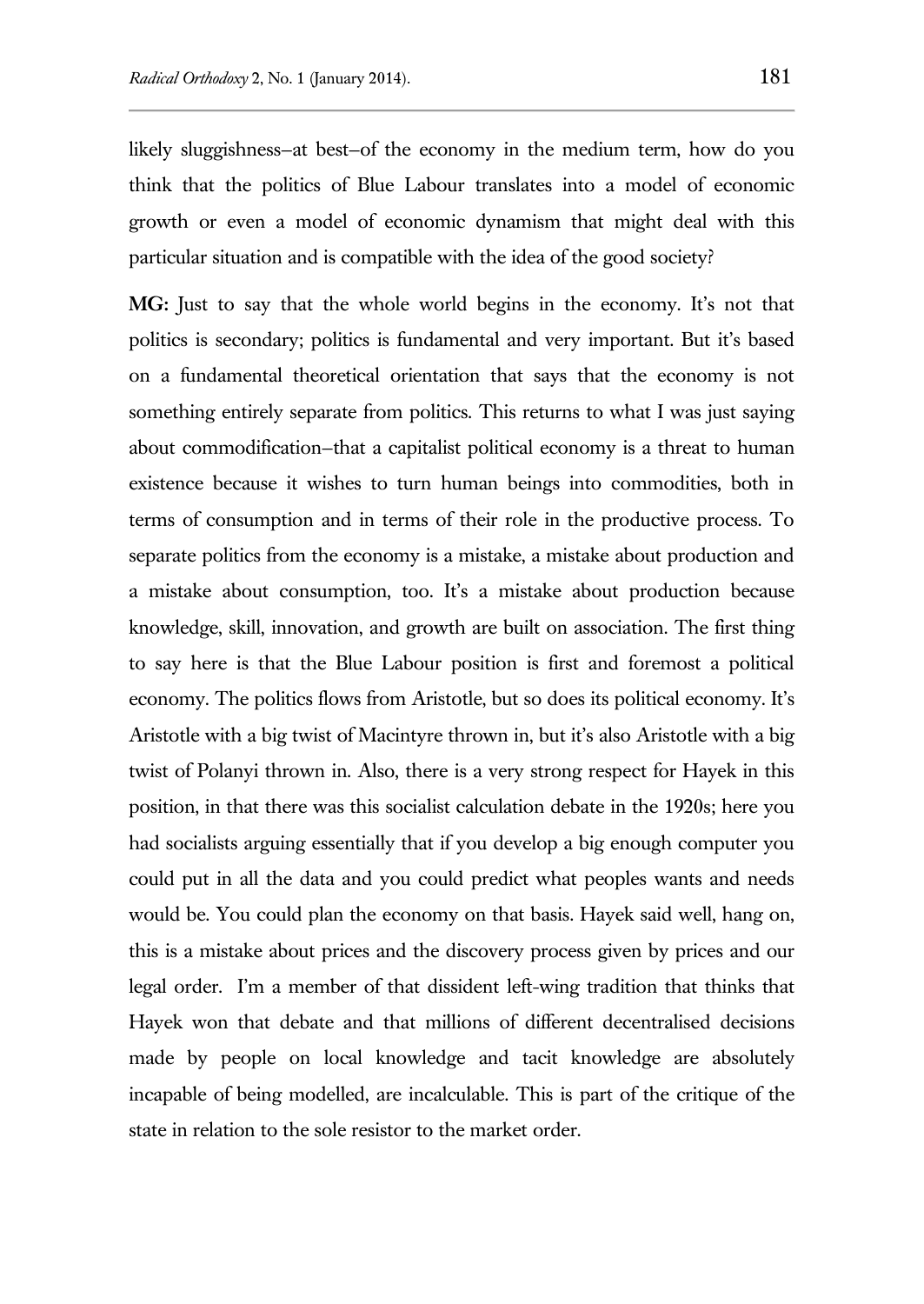## **NT:** And this is another aspect of your anti-rationalism?

**MG:** It's anti-rationalist but reasonable. Hayek's position is reasonable because it's true. Therefore we have to work within constraints and limits and a certain contempt of humility, which Hayek uses but no other economic liberal uses. That leads to a position of the de-commodification of human beings and land, but a general commodities market in pencils, bottles—real commodities. That's because people shouldn't be exclusive judges of their own worth. There are many poets, writers, musicians—you know, what we call 'legends in their own living room'—but nobody would buy their work. The key to political economy for me is the idea that what you have to have is vocations, de-centralised institutions, the German social marketing economy, the combination of Catholic, socialist and liberal thought. This would allow us to resist the commodification of labour through the upholding of status, and to recognise the importance of interests on the pressure of capitalism to commodify, in the representation of the labour force and on the corporate governance structure. And then a system of regional banks that are not allowed to lend outside—in England it would be, you know, 'socialism in one county.' Where there's genuine regional banks, that helps to build up a civil society that reflects the balance of interests between unions, owners, churches, mosques, universities—brought together for the common good. The idea here is to generate energy, growth, innovation, and regeneration of the workforce. Here, the power of labour remains central, which it should be in any Labour conception of politics. A balance of interests between labour and capital is reconstituted here. One of the paradoxes of Blue Labour is that you can only have a common good if you recognise the importance of class. So there is a very important role for self-organised unions here, but they'd be reconstituted in a vocational sense where they uphold proper work and not proletarianisation. This goes back to an old Catholic debate. It was the French Catholics who first developed the concept of the proletariat—Marx picked up on it quite a bit later.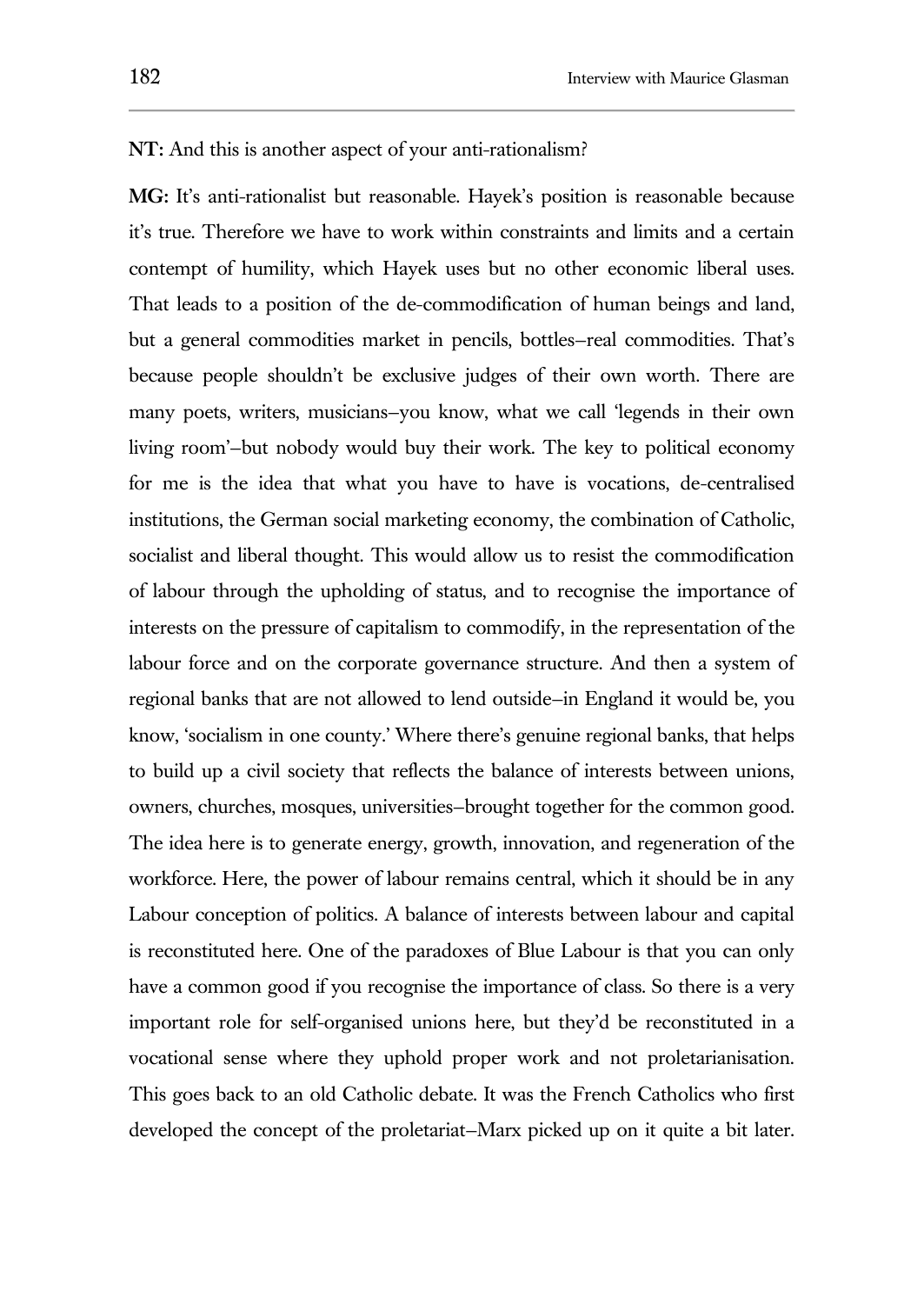The proletariat were that class in Rome that were sacrificed to the state, had no status, had no land, and had no place. The proleterianisation of academics, for example in our new universities, is one of the most astonishing things, as is the way that the union is complicit in that proletarianisation and refuses to uphold a guild ethic, a self-regulating ethic, because it's concerned with part-time workers and various other forms of pay and conditions.

So in terms of the political economy, the domestication of capital is the role of democratic association, but it does not in any way minimise the creative role of capital in driving innovation and creating new energy. So it's once again back to faithful relationships. Capital is by its nature promiscuous. Capital by its nature wants to leave its relationships as soon as it has its satisfaction. Politics wants to entangle capital. I would argue since Athens democratic politics has always been the way that people protect their status and try to entangle capital in long-term, stable relationships. And that's still the foundation of the political economy. So there's a rejection here, in traditional left-wing terms, of the role of the state as planner; there's also a critique of the role of the state as a calculator—and a recognition of a much bigger decentralisation of institutions, but all-in partnership with the state in order to domesticate capital. But not to then have the terrible move on the Left where the state becomes the predominant administrative force—which leads to powerlessness as well. So just to summarise it in a trilogy—it is relationships-power-action; that means facilitating a relationship between capital, labour, and institutions locally in order to facilitate energy and growth.

**NT:** I wonder what you think about the power of finance capital in this context. Because one of the main arguments—and one that explains why the left has become so market-orientated, at least since 1979—is the belief that finance capital simply *cannot* be domesticated. It is just too powerful—too hyper-mobile, too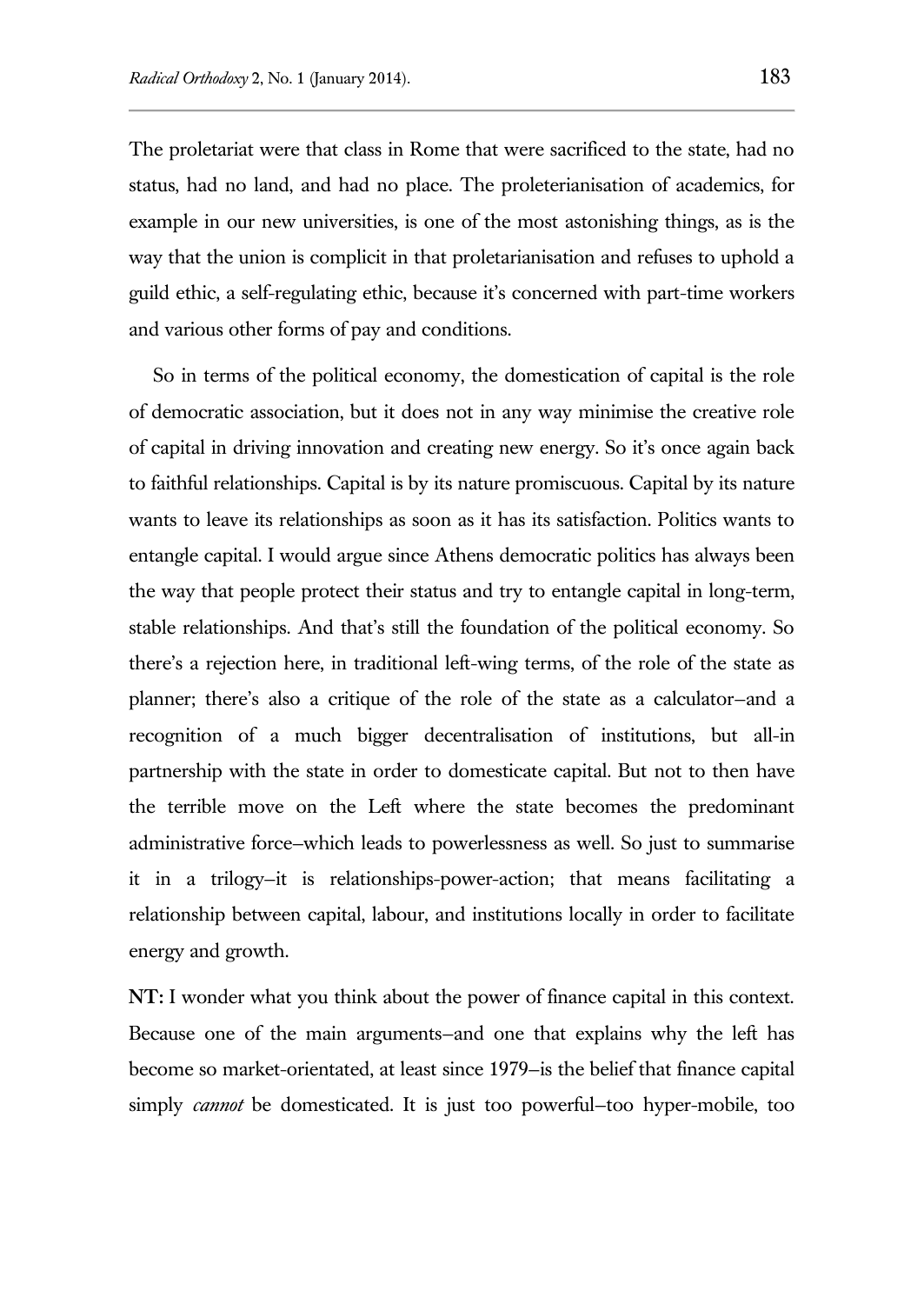promiscuous in your terms—for any political institution or any set of political organisations to be able to tame it. How do you respond to that?

**MG:** You begin with Aristotle's statement that anything outside of relationships is either a beast or a god. In terms of Capital it has managed to combine the two very beautifully. What we have to look at here is very old left wing concept *reification*. I would also say that we need bring back a very old religious concept idolatry—because we tend to worship the power of Capital. But Capital, in order to reproduce itself, has to land somewhere; it has to exist in the world. It's a bit like God in that regard. You know that conversation between God and Moses, where Moses says we the children of Israel are your chosen people and you made yourself known through us and so you are basically stuck with it and have to live with it—otherwise you will be defaced in the world. Then Christianity built on that with the Jesus in the world as a manifestation of the divine. If we can domesticate and humanise God, you know, it's not too difficult to begin to think about domesticating capital. So that's a political battle—we have the City of London down there. In the history of the British state essentially the City of London is part of the ancient constitution. It's a commune and has been so since 1190. It used to be a self-governing city-state—which it still is—but has basically managed, by hook or by crook, to expel virtually all of the living people from its area. It now represents purely the interests of capital. So what we have to do is extend the City of London Corporation to all of London, to make everyone in London a citizen. When we talk about the promiscuity of capital we're also talking about the domination of the rich—and that's just old-style politics. They said that in Athens, they said that in Rome—that if you take on senators, if you take on the rich, then it would lead to poverty. But they brought in interest rate caps, they brought in taxation, they brought in ultimately vocational constraints as well. The church itself became a force and finance was eventually entangled. Now obviously globalisation is an attempt to say—well no, no, no, you can't do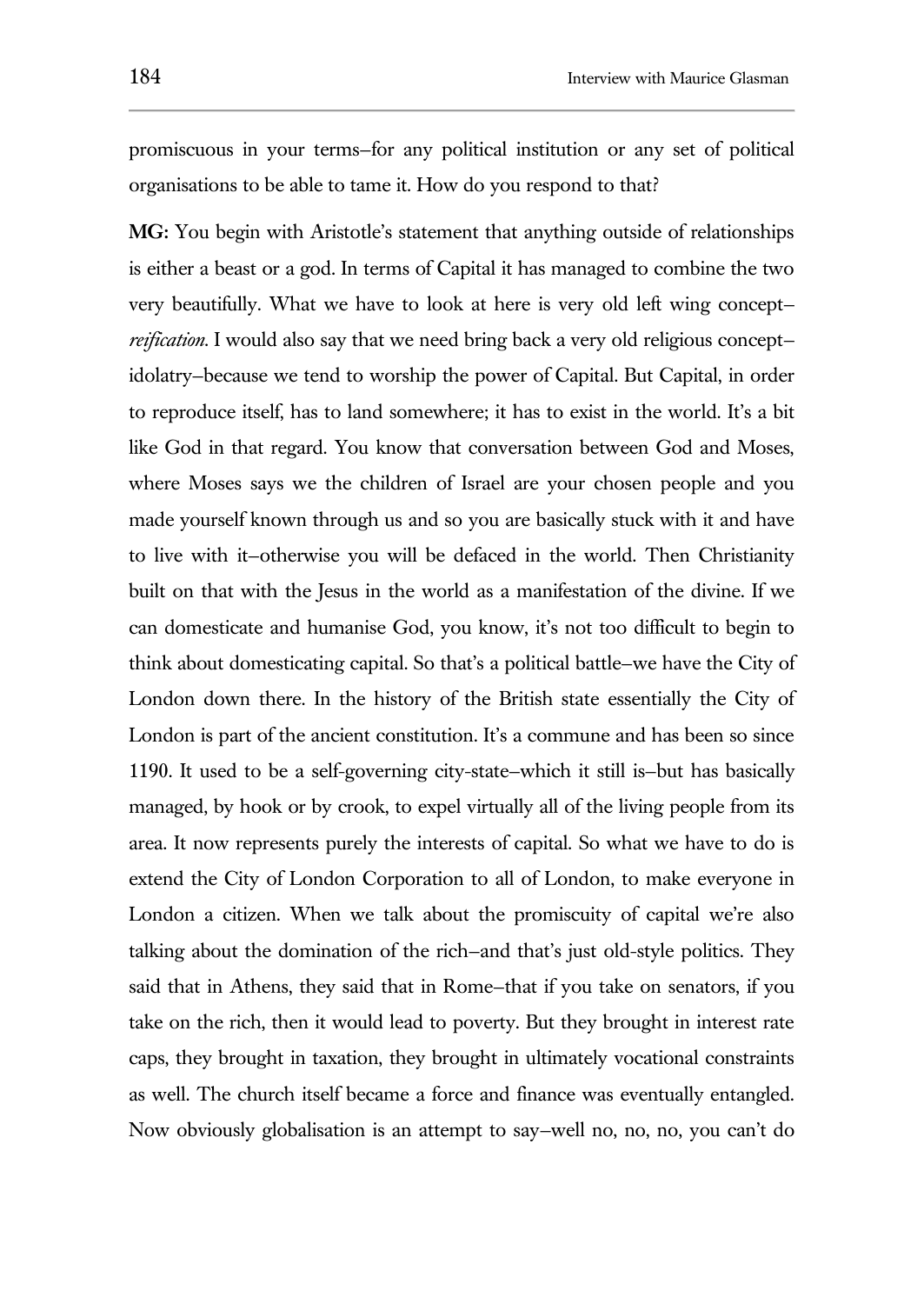this now. But the City of London invests less than 1% in Britain and then we bailed them out when they went wrong. So when there was international capitalist disorder, there were national solutions to this. So what we have to do is to think about forms of internal investment and ultimately Capital will have to make judgements about its long-term interests. The one night stand's turned sour—we know this. In relation to sustainable long-term returns on investment, we need to look at the German economy here; it is very attractive to investment precisely because it yields very stable long-term returns. Britain is increasingly unattractive precisely because its flexible labour market strategy is so flimsy. So, I think both the political domestication of the City of London, combined with a genuine negotiation—that was the problem with Gordon Brown; he bailed out the banking system and asked for nothing in return. This is Weber, not political action. Capital needs people; capital needs places. Obviously, in England we've got to front up and be prepared to build a genuine political relationship with Capital. Now that would work by means of a very old left-wing thing that we haven't thought about for a long time. We've got to build an alliance with productive capital against finance capital in order to facilitate long-term internal investment against short-term speculation. Labour's got to do that. I know I get shouted at by the Left every time I talk about a genuine private sector growth strategy, about bringing CEO's into the Labour Party to share knowledge on how to bring the workforce into a key innovative role. That's what they are talking about all the time, but they have no political partners in the political process; that's why they are despairing. The Conservatives are just craven to the banking system, the Lib Dems don't understand anything about business and Labour is going back to a position where it is very obscure about where it stands in relation to all this. So this is all about an offer to the unions about a genuine social partnership and forgetting about the class war aspect—whilst class representation remains hugely important—and an opening to capital to those who want to develop private sector growth within the British economy,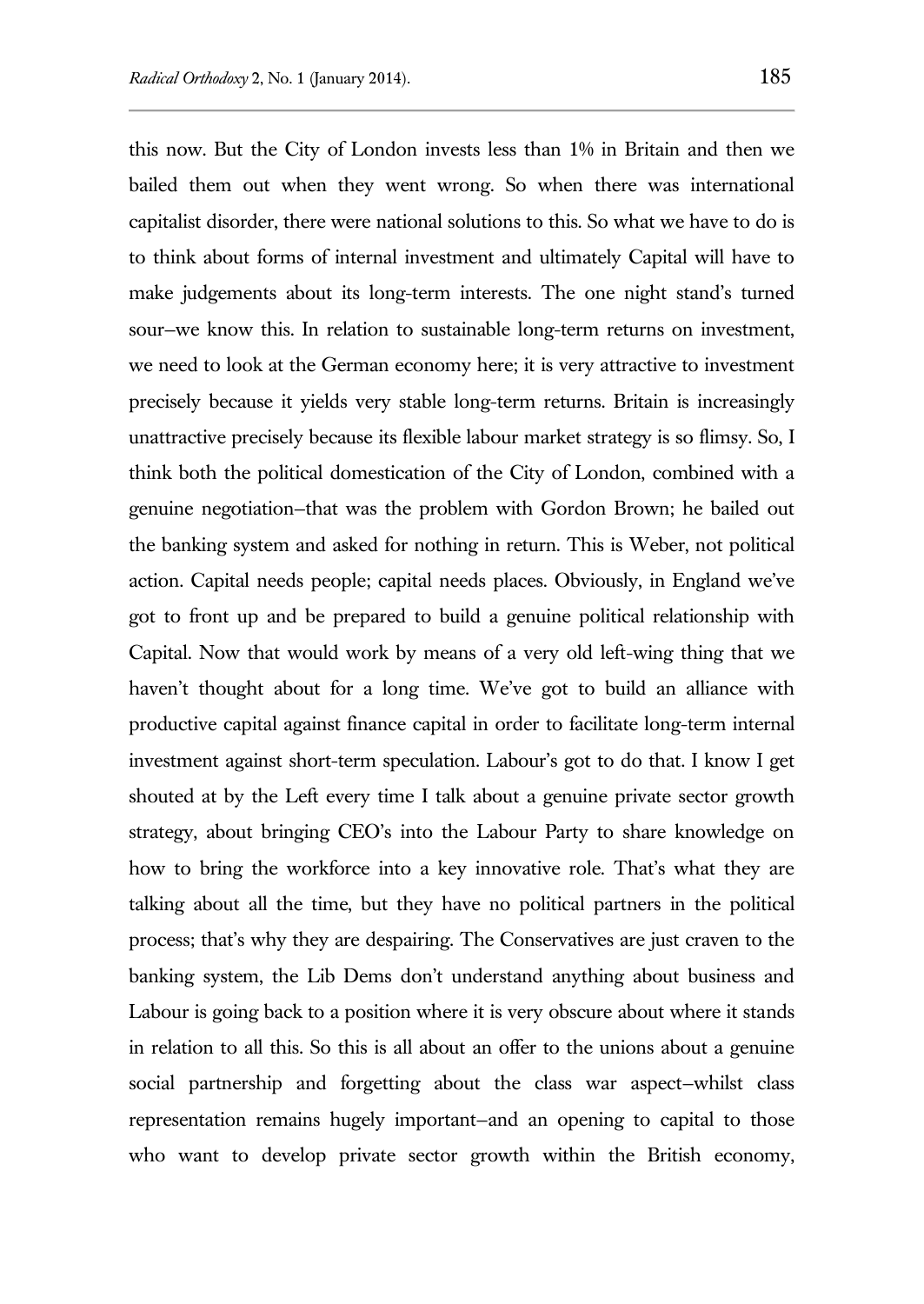particularly the regional economy (and to stress to them that Labour is its friend). In that way you build broad-based political alliances that can take on extreme speculative volatility (pointing to the City of London).

**NT:** There is an argument that's been put forward by many of the Left that British capitalism is a very distinct kind of capitalism that has its roots in imperial preference and still tries to view itself as dissociated from any particular location—specifically, that is still more interested in its pseudo-colonial investments than national economic renewal. Do you buy into that?

**MG:** Halfway. But it does have an address and it's EC1. It's just down the road. The city of London acts as a sort of hub of an international global freetrade imperialism (a brilliant paradoxical conception of the British this; only we could do 'freetrade imperialism'—magnificent!). The maritime economy, which I really look at and appreciate because it didn't involve the domestic tyranny of the French—the landed imperial glory—was just a maritime system of ports with the commodification of labour and land and everything followed from that. Incredibly, the British ruled India with 1800 people who were basically employed by the East India Company for about 150 years. Light touch regulation I think!

**NT:** Minimal governance—only of nodes in networks.

**MG:** Yes. What we're left with post-empire is a system of tax havens through which companies in Britain are engaged in massive tax avoidance and money laundering. Essentially, the City of London acts is an offshore island that acts as a supreme hub of all tax havens, and it is within our power to regulate it. Now all of these people have children, all these attend really good schools. Also, London is a wonderful place to live. If they want to go and live in some culturally denuded spot in the middle of the world, fine, but I don't think that will happen. I think we have much more leverage in our negotiation with Capital than we think.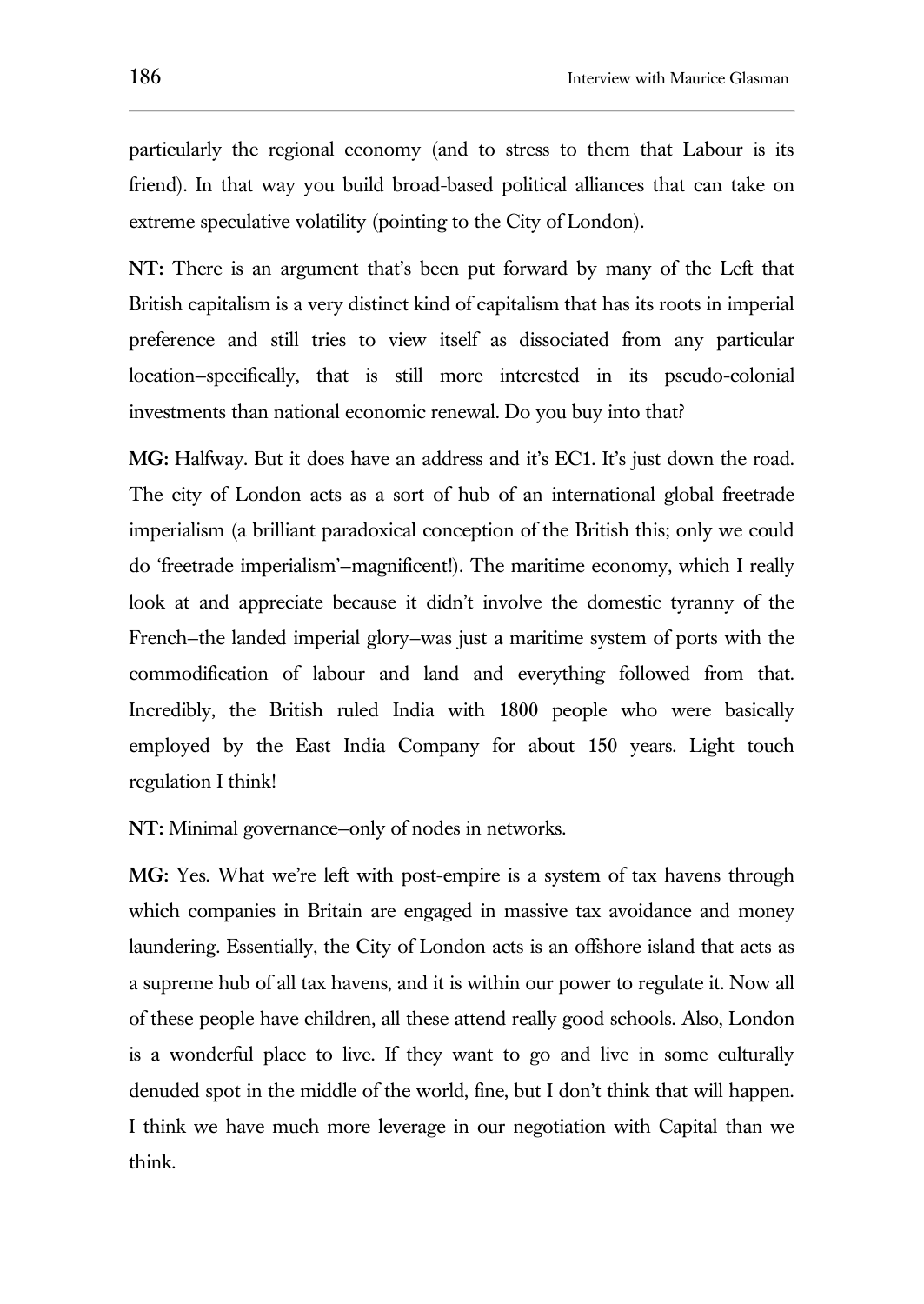**NT:** I would like to ask you about the issue of the decentralisation of powers. I think it was Tom Nairn who, a long time ago, said that Britain wasn't a nationstate but a city-state. That there is a concentration of wealth and power in the London and environs to such an extent that London becomes a pathological phenomenon as far as the North, Scotland and Wales are concerned. How would you respond to this? Is your politics a decentralising politics with respect to the concentration of wealth and power in the South East of England?

**MG:** It is. It's not a 'Tom Nairn politics,' who went a long way on a very weak reading of Gramsci—that's a very immature left wing spat! Roughly there are two types of economy: maritime—which is freely contractual—and territorial—which is much more status-oriented and embedded. What you have with globalisation is the 'rising of sea levels'; we're all at sea. So a sense of place is hugely important in generating any kind of political resistance to the domination of Capital. However, this is made so much more complicated here, as we have a state which is so subordinate to the interests of the City. So this goes back to what I was saying about the political economy. What we had before was regional savings—you had regional banks, you had regional industries, you had pension funds—but they were legally compelled to invest in the City of London because of best value which demanded they get the best rate of return. The logic of this is that these were all inefficient. They were just sitting there getting sluggish rates of return, and pensions demand that they get higher rates of return. They put them all in the City. Then they all got lost in the crash. That's where we had to double step in and bail them out in order to protect our savings which had been removed from regional economies. So there was a double denuding. There's the political power concentrated in London and then there's the economic power which is reconstituted through the City. So everybody's energy, and the accumulation of our ancestors' energy, is concentred into the City of London. This is the political nature of globalisation, that it forces the drying of regions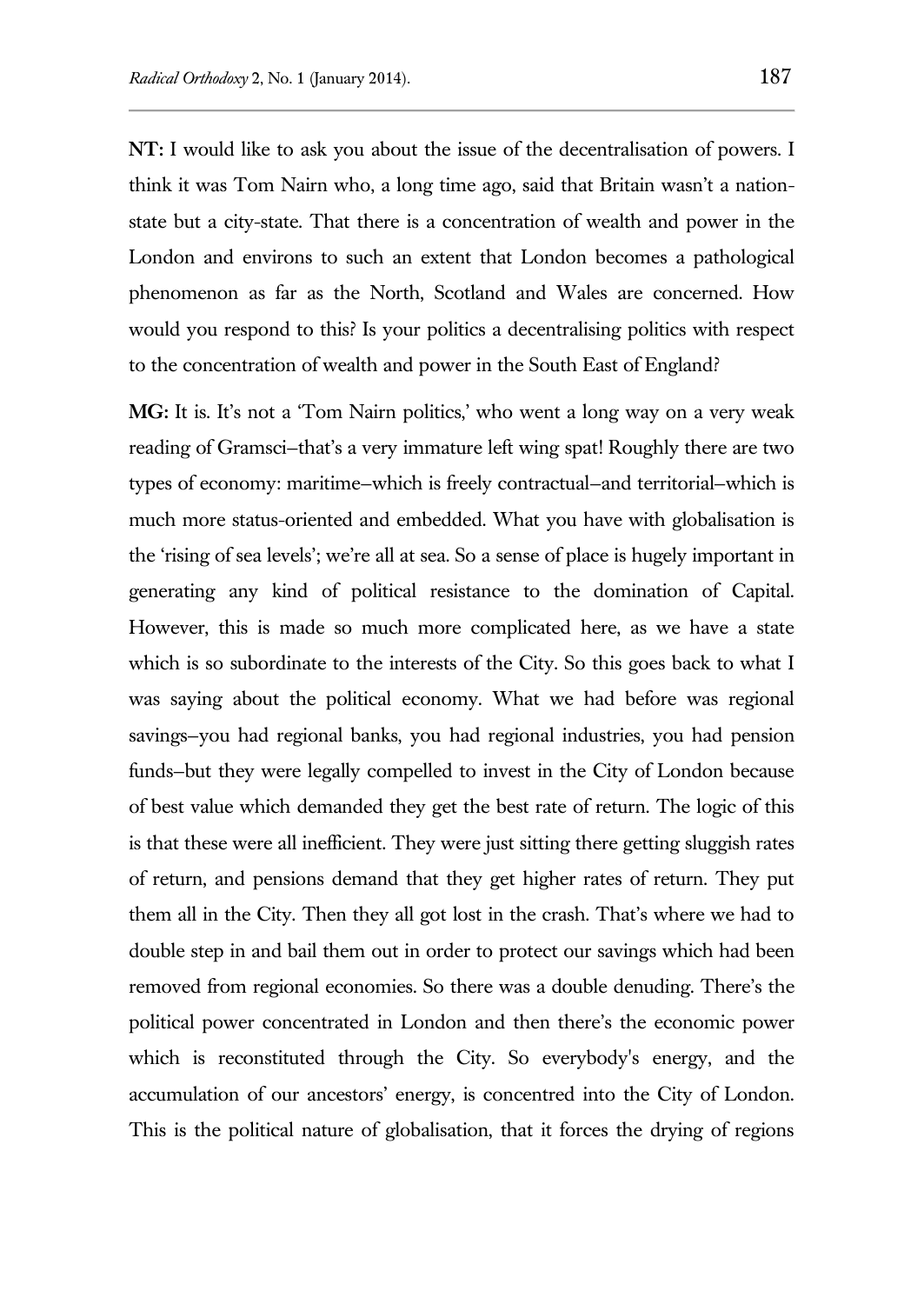through rates of return which are in fact fantastical, which then requires state action that double decentralises. So a genuine return to regionalism is vital, but this has to be organic and it has to work within the sensibilities of people and not be perceived as another layer of government. For this reason I'm interested in constituting city parliaments that could address issues in relation to another aspect of globalisation—immigration, the breakdown of the common life and the stress on individual rights against the political common good. City parliaments would go along with the regional banks and would go along with vocational training that is located in the regions. Also, I'm very much in favour of bringing back *counties* and particular varieties of life which are very much worth preserving.

I'm very also very interested in energy security. We have technology now which can turn freezing cold sea and wind into heat, and if you look at England we are very well-endowed with wind and sea. How are we going to turn that into energy security? What are the regional varieties involved in that? That's one very big project that goes along with micro regional projects to generate energy and growth. A genuine reconstitution of guild halls is one aspect of it, as is return of the country 100s so there's genuine political potency in the countryside. All of that would broker a much stronger sense of both political and economic county life. Cities having a hub role of linking up with the world and feeding back into the countryside in terms of technological innovation and in terms of best practice. So it's got to be institutional, a reconstitution of genuine regional variety.

**NT**: Is this a German model of national politics? Is your vision a federalist one, based upon the Länder system of devolved power?

**MG**: Yes, it's going to have connexions with that. But in England we've got our own counties—England has earned the right to forge its own way in this respect.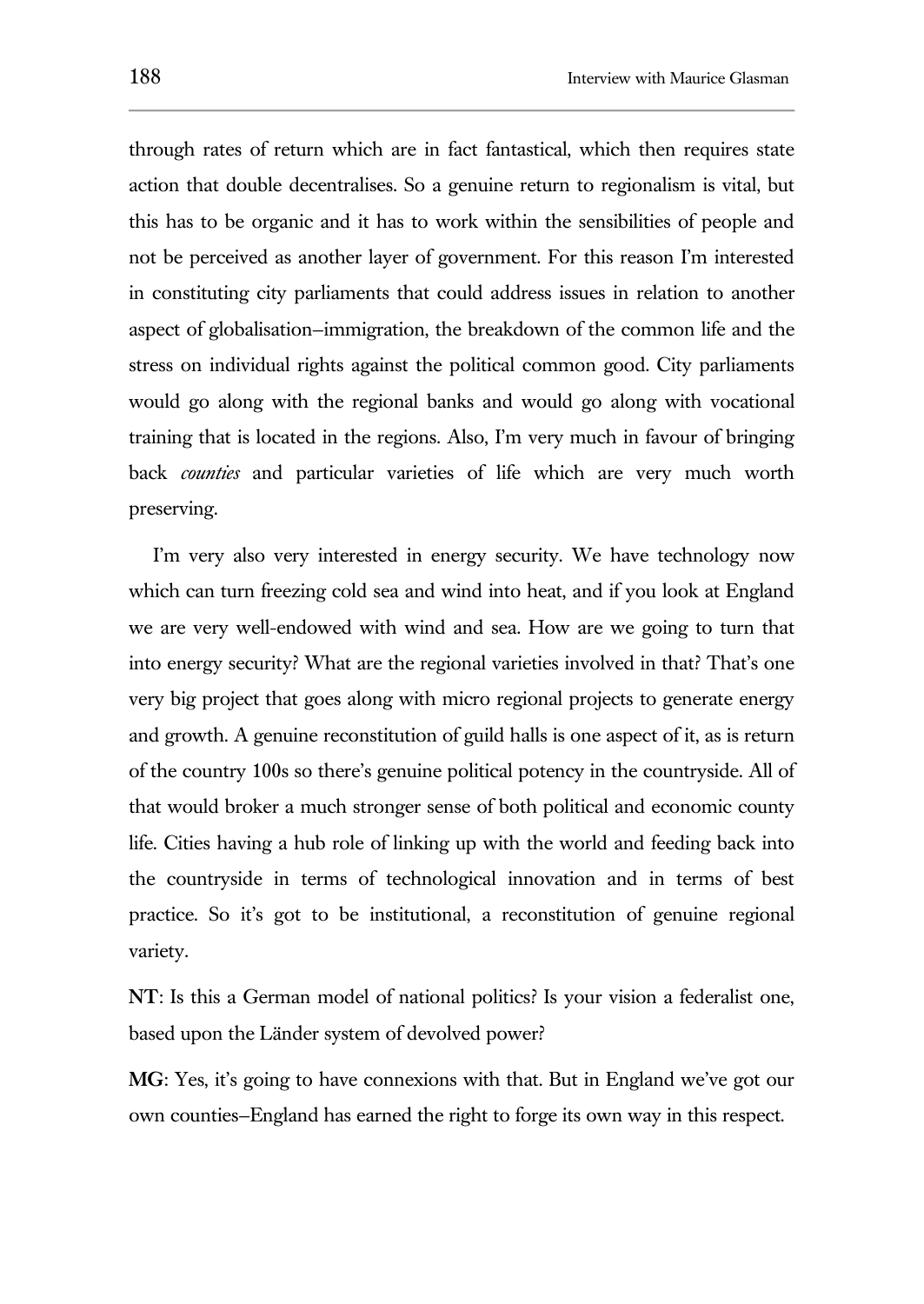**NT**: I think that takes me onto my final question, which touches on a concept that has had a spectacularly bad press in the recent philosophical and sociological literature, especially on the left—the concept of the nation. The idea that the nation is pernicious fiction—something imaginary—that is currently being reinvented because of anxieties that Britain is experiencing on another leg of its long-term relative decline, has provided a focus for a kind of cultural critique of Britishness and national identity more generally (we can easily apply this critical discourse to the US). How do the concepts of nation and nationhood play out in your particular view?

**MG**: Hugely. I'm Jewish, and I think that's an important background. It's an historical love based on my being born here. It's also been relevant because alone in Europe those of us who managed to get here lived; all of my relatives who were in Europe were killed. There's a real personal love of this country because there was liberty and democracy and bravery in this country, and I honour it. And I honour every family who lost a son or got hit in the blitz. You know there is a real bravery in this land and that's an immediate family story. I don't consider the nation a constructed thing—when you're shot in the head it's hard to say that's a 'social construct.' That is the problem with postmodernism; it is not an exclusively linguistic world; there's power, there's cause, and there's no alternative but to participate in the stories of the world. Here in this building is Parliament. The House of Lords is one great fairy story, there's engravings everywhere of King Arthur and the Knights of the Round Table. In the chamber there are twelve huge statues of the lords who held the knife at the throat of King John at the signing of *The Magna Carta*. We have a story of conquest and of resistance to conquest, of the balance of power, of the mixed constitution. You can say, well, these were socially constructed, but they were also really manifest in the world. And so there is a genuine tradition of democracy and liberty which does exist in England that's very unique and very wonderful. So, I work within